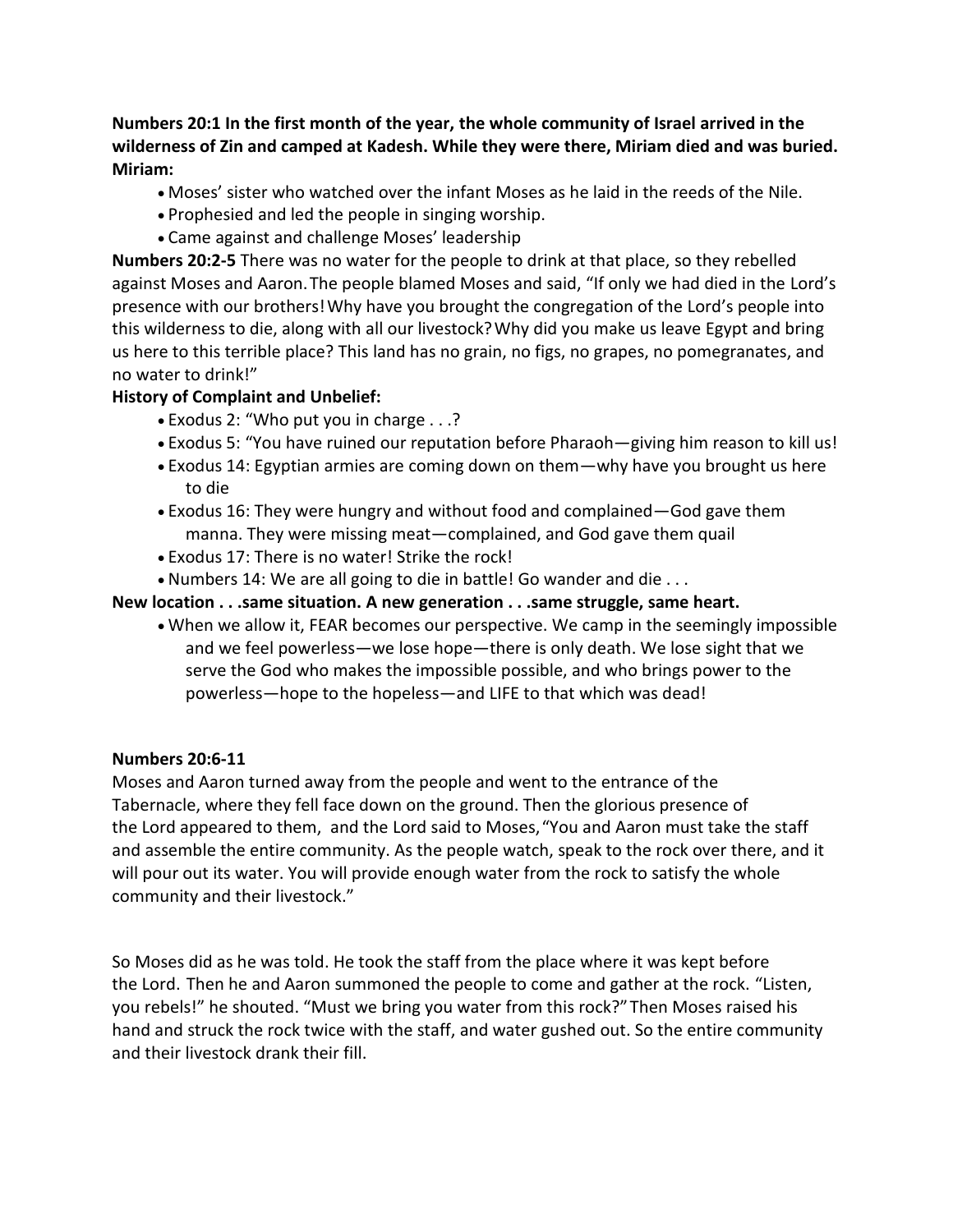**Psalm 106:32-33 says:**They angered him at the waters of Meribah, and it went ill with Moses on their account,for they made his spirit bitter, and he spoke rashly with his lips.

**Spurgeon:** "The scene changes, but the sin continues. Aforetime they had mutinied about water when prayer would soon have turned the desert into a standing pool, *but now they do it again* after their former experience of the divine goodness. This made the sin a double, yea a sevenfold offence, and caused the anger of the Lord to be the more intense.." Moses was at last wearied out, and began to grow angry with them and utterly hopeless of their ever improving; can we wonder at it, for he was man and not God? After forty years bearing with them the meek man's temper gave way, and he called them rebels, and showed unhallowed anger . . ."

## **Numbers 20:12-13**

But the Lord said to Moses and Aaron, "Because you did not trust me enough to demonstrate my holiness to the people of Israel, you will not lead them into the land I am giving them!"This place was known as the waters of Meribah (which means "arguing") because there the people of Israel argued with the Lord, and there he demonstrated his holiness among them.

## **What did Moses do so wrong?**

- 1. *He got caught up in the moment*
- 2. *He made himself the hero!*
	- a. *"Listen, you rebels!" he shouted. "Must WE bring you water from this rock?"*
	- b. *We are never a hero…*
- 3. In his anger, Moses, disobeyed and marred the picture…

# **1 Cor 10:1-4**

I don't want you to forget, dear brothers and sisters, about our ancestors in the wilderness long ago. All of them were guided by a cloud that moved ahead of them, and all of them walked through the sea on dry ground.In the cloud and in the sea, all of them were baptized as followers of Moses. All of them ate the same spiritual food, and all of them drank the same spiritual water. For they drank from the spiritual rock that traveled with them, and that rock was Christ.

# **God: The Balance of Holiness and Grace**

- 1. **God is Holy:** v12 **"Because you did not trust me enough to demonstrate my holiness to the people of Israel, you will not lead them into the land I am giving them!"**
	- a. **1 Tim 3** Is a list of characters rather than a list of giftings and personality.
	- b. **James 3** " . . . not many of you should become teachers in the church, for we who teach will be judged more strictly."